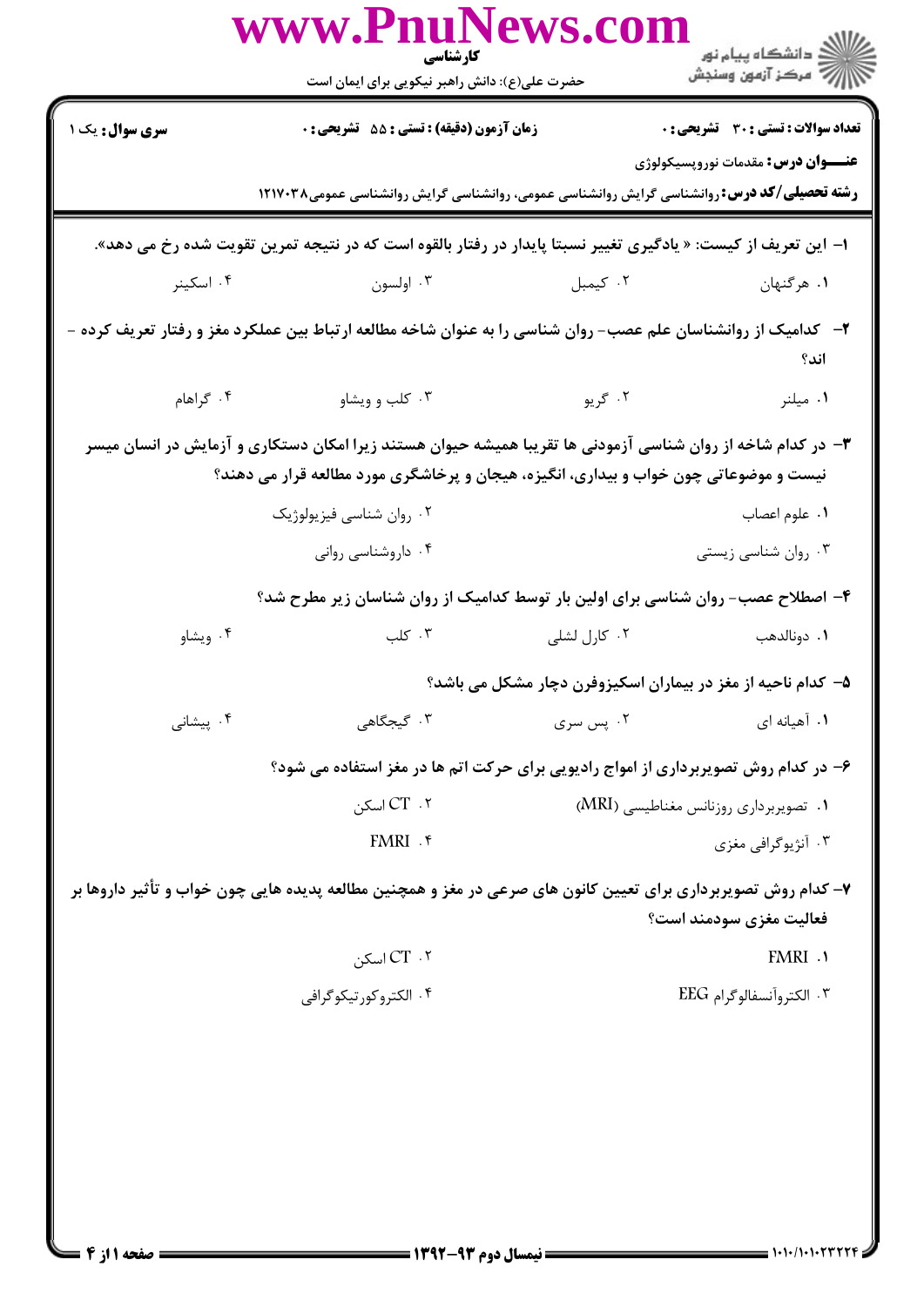|                                                                                                                      | کارشناسی                                      | www.PnuNews.con                                                                                                       |                                                                                                    |
|----------------------------------------------------------------------------------------------------------------------|-----------------------------------------------|-----------------------------------------------------------------------------------------------------------------------|----------------------------------------------------------------------------------------------------|
|                                                                                                                      | حضرت علی(ع): دانش راهبر نیکویی برای ایمان است |                                                                                                                       |                                                                                                    |
| <b>سری سوال : ۱ یک</b>                                                                                               | زمان آزمون (دقیقه) : تستی : 55 ٪ تشریحی : 0   |                                                                                                                       | تعداد سوالات : تستى : 30 ٪ تشريحي : 0                                                              |
|                                                                                                                      |                                               |                                                                                                                       | <b>عنـــوان درس:</b> مقدمات نوروپسیکولوژی                                                          |
|                                                                                                                      |                                               |                                                                                                                       | <b>رشته تحصیلی/کد درس:</b> روانشناسی گرایش روانشناسی عمومی، روانشناسی گرایش روانشناسی عمومی۱۲۱۷۰۳۸ |
|                                                                                                                      |                                               |                                                                                                                       | ۸– کدامیک از گزینه های زیر صحیح می باشد؟                                                           |
|                                                                                                                      |                                               | ۰۱ الکتروکورتیکوگرافی میدان های مغناطیسی کوچک را که به وسیله جریان الکتریکی نورون ها ایجاد می شود اندازه گیری می کند. |                                                                                                    |
| ۰۲ جریان خونی- مغزی منطقه ای عبارتست از تحریک کرتکس مغزی بیمار در حال جراحی یا الکترودی که ولتاژ پایین ایجاد می کند. |                                               |                                                                                                                       |                                                                                                    |
|                                                                                                                      |                                               | ۰۳ در روش پتانسیل های مربوط به عمل گزنون رادیواکتیو به کار برده می شود.                                               |                                                                                                    |
|                                                                                                                      |                                               | ۰۴ یکی از مزایای FMRI این است که هم برای مطالعه ساختار مغز و هم برای مطالعه عملکرد مغز مفید است.                      |                                                                                                    |
|                                                                                                                      |                                               | ۹- کدامیک از روش های زیر یکی از راه های مفید مطالعه تخصص یافتگی نیمکره ها در انسان ها است؟                            |                                                                                                    |
| ۰۲ مطالعه افراد دارای نابهنجاری های شناختی- رفتاری                                                                   |                                               |                                                                                                                       | ۰۱ مطالعه جانبی شدن در افراد بهنجار                                                                |
|                                                                                                                      | ۰۴ روش های تخریب                              |                                                                                                                       | ۰۳ جراحی مغز دوپاره                                                                                |
|                                                                                                                      |                                               |                                                                                                                       | ۱۰– کدامیک از اصول زیر به قانون بل- ماژندی معروف است؟                                              |
|                                                                                                                      | ۰۲ مدارهای مغزی متقاطع                        |                                                                                                                       | ٠١ اصل درونداد- يكپارچگى- برونداد                                                                  |
|                                                                                                                      | ۰۴ مغز هم متقارن و هم نامتقارن                | ۰۳ وجود بخش های حسی- حرکتی در سراسر دستگاه عصبی                                                                       |                                                                                                    |
|                                                                                                                      |                                               | 11– این واقعیت را که زبان معمولا در نیمکره چپ و عملکردهای فضایی معمولا در نیمکره راست هستند، می توان بر اساس          | کدامیک از اصول زیر توضیح داد؟                                                                      |
| ۰۲ سطوح عملکرد چندگانه دستگاه عصبی مرکزی                                                                             |                                               | ۰۱ فعالیت دستگاه عصبی از طریق تحریک و بازداری                                                                         |                                                                                                    |
|                                                                                                                      | ۰۴ مغز هم متقارن و هم نامتقارن                |                                                                                                                       | ۰۳ مدارهای مغزی متقاطع                                                                             |
|                                                                                                                      |                                               |                                                                                                                       | ۱۲- مهمترین راه ارتباطی در نیمکره مغزی کدام ساختار زیر است؟                                        |
| ۰۴ مخچه                                                                                                              | ۰۳ جسم پینه ای                                | ۰۲ شیار مرکزی                                                                                                         | ۰۱ هسته های قاعده ای                                                                               |
|                                                                                                                      |                                               |                                                                                                                       | ۱۳– کدامیک از نواحی مغز در خواندن و جنبه های معنایی زبان اهمیت زیادی دارد؟                         |
| ۰۴ پلانوم گیجگاهی                                                                                                    | ۰۳ شکنج هاشل                                  | ٢. شكنج أنگولار                                                                                                       | ٠١ شيار سيلويوس                                                                                    |
|                                                                                                                      |                                               |                                                                                                                       | <b>۱۴</b> - ناحیه بروکا در کدام سمت مغز قرار دارد؟                                                 |
| ۰۴ لوب گیجگاهی                                                                                                       | ۰۳ لوب پیشانی                                 | ۰۲ شیار سیلویوس                                                                                                       | ١. شكنج أنگولار                                                                                    |
|                                                                                                                      |                                               |                                                                                                                       |                                                                                                    |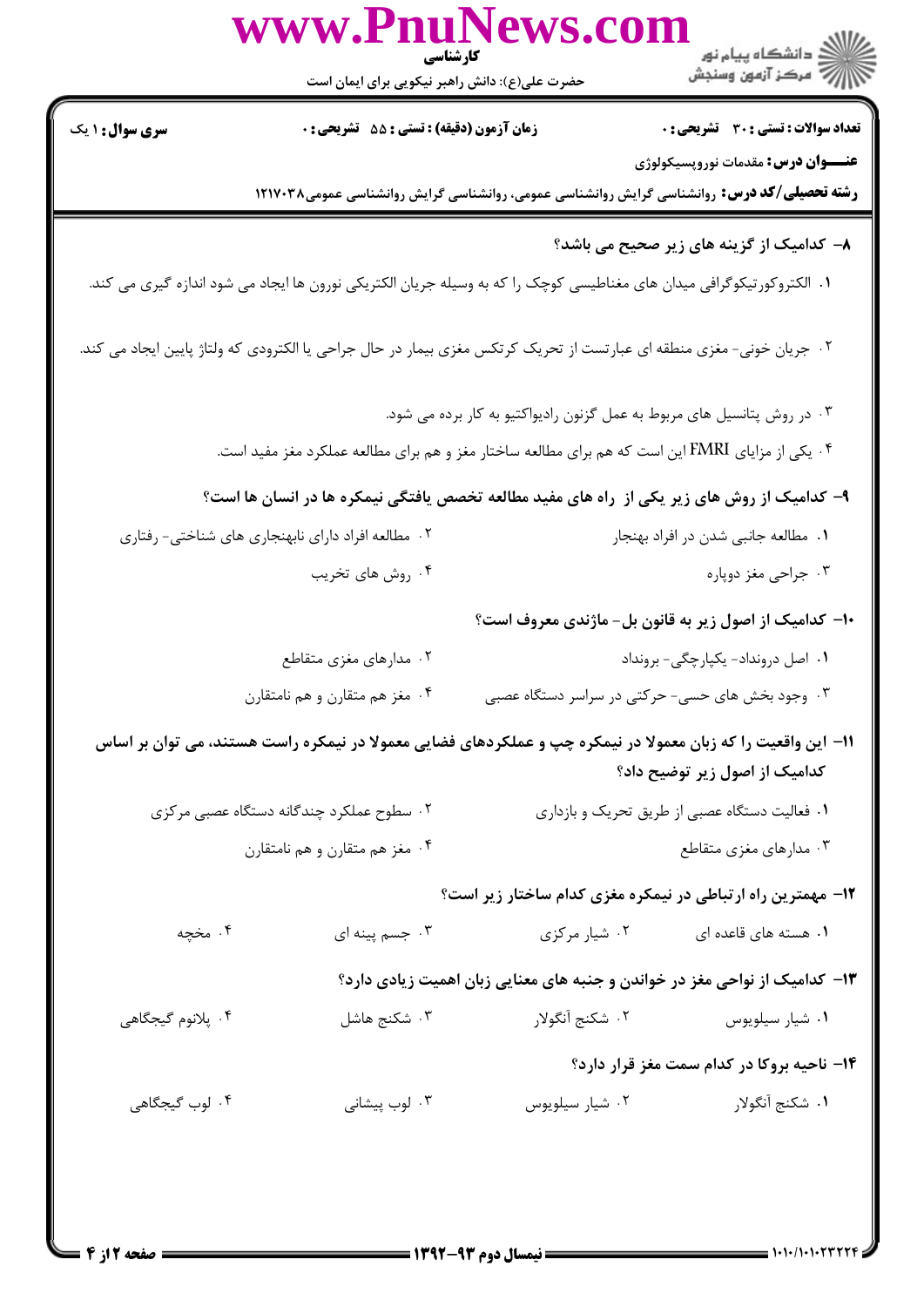|                                                                                    | www.PnuNews.col<br>کارشناسی                                                                                   |               | ِ دانشڪاه پيام نور<br>√ مرڪز آزمون وسنڊش                                  |  |  |
|------------------------------------------------------------------------------------|---------------------------------------------------------------------------------------------------------------|---------------|---------------------------------------------------------------------------|--|--|
|                                                                                    | حضرت علی(ع): دانش راهبر نیکویی برای ایمان است                                                                 |               |                                                                           |  |  |
| <b>سری سوال : ۱ یک</b>                                                             | زمان آزمون (دقیقه) : تستی : 55 تشریحی : 0                                                                     |               | <b>تعداد سوالات : تستی : 30 - تشریحی : 0</b>                              |  |  |
|                                                                                    | <b>رشته تحصیلی/کد درس:</b> روانشناسی گرایش روانشناسی عمومی، روانشناسی گرایش روانشناسی عمومی۱۲۱۷۰۳۸            |               | <b>عنـــوان درس:</b> مقدمات نوروپسیکولوژی                                 |  |  |
|                                                                                    |                                                                                                               |               | ۱۵- کدامیک از موارد زیر از موارد تسلط نیمکره چپ محسوب می شود؟             |  |  |
|                                                                                    | ۰۲ اصوات غیرزبانی موسیقی                                                                                      |               | ۰۱ چهره ها، الگوهای هندسی                                                 |  |  |
|                                                                                    | ۰۴ صداهای کلامی                                                                                               |               | ۰۳ خاطرات محتواي هيجاني                                                   |  |  |
| ۱۶- کدام ساختار مغز در کنترل حرکت به تنظیم زمانی و تصحیح هر خطای حرکتی کمک می کند؟ |                                                                                                               |               |                                                                           |  |  |
|                                                                                    | ۲. مخچه                                                                                                       |               | ۰۱ نخاع شوکی                                                              |  |  |
|                                                                                    | ۰۴ مغز پیشین                                                                                                  |               | ۰۳ هسته های قاعدهای مغز                                                   |  |  |
|                                                                                    | ۱۷– بریدگی در کدام ناحیه یا مسیر باعث از بین رفتن احساس و کنترل اطلاعات از مغز به بقیه بدن و پاراپلژی می شود؟ |               |                                                                           |  |  |
|                                                                                    | ۰۲ کرتکس حرکتی ثانویه                                                                                         |               | ۰۱ کرتکس حرکتی                                                            |  |  |
|                                                                                    | ۰۴ نخاع شوکی                                                                                                  |               | ۰۳ هسته های حرکتی ساقه مغز                                                |  |  |
|                                                                                    |                                                                                                               |               | ۱۸– صدمه به کدام ناحیه از مغز منجر به بیماری هانتینگتون می شود؟           |  |  |
|                                                                                    | ۲. هسته های قاعدهای مغز                                                                                       |               | ۰۱ هسته های شکمی- جانبی                                                   |  |  |
|                                                                                    | ۰۴ نخاع شوكى                                                                                                  |               | ۰۳ مخچه                                                                   |  |  |
|                                                                                    |                                                                                                               |               | 1۹– بالاترين ناحيه كنترل حركت كدام است؟                                   |  |  |
|                                                                                    | ۰۲ کرتکس حرکتی اولیه                                                                                          |               | ٠١ كرتكس ارتباطي                                                          |  |  |
|                                                                                    | ۰۴ مدارهای حرکتی نخاع شوکی                                                                                    |               | ۰۳ کرتکس حرکتی ثانویه                                                     |  |  |
|                                                                                    |                                                                                                               |               | ۲۰- ویژگی کدام بیماری ازدیاد فعالیت حرکتی یا حرکات بی هدف و ناخواسته است؟ |  |  |
| ۰۴ خشکی- حرکتی                                                                     | ۰۳ بالیسم                                                                                                     | ۰۲ هانتینگتون | ۰۱ پارکینسون                                                              |  |  |
|                                                                                    |                                                                                                               |               | <b>۲۱</b> - یکی از کارکردهای این ناحیه طراحی رفتارهای پیچیده است؟         |  |  |
| ۰۴ پس سری                                                                          | ۰۳ گیجگاهی                                                                                                    | ۰۲ آهیانه ای  | ۰۱ پیشانی                                                                 |  |  |
|                                                                                    | ۲۲– در کدام بیماری زیر بیماران در تکمیل مجموعه طرح های بلوکی مقیاس هوش وکسلر بزرگسالان دچار مشکل می شوند؟     |               |                                                                           |  |  |
|                                                                                    | ۲. خشکی- حرکتی                                                                                                |               | ۰۱ پارکینسون                                                              |  |  |
|                                                                                    | ۰۴ باليسم                                                                                                     |               | ۰۳ کنش پریشی ساختاری                                                      |  |  |
|                                                                                    | ۲۳- کدام یک از روان شناسان زیر اولین بار فطری بودن زبان را مطرح کرد؟                                          |               |                                                                           |  |  |
| ۰۴ ویگوتسکی                                                                        | ۰۳ پینکر                                                                                                      | ۰۲ لوريا      | ۰۱ چامسکی                                                                 |  |  |
|                                                                                    |                                                                                                               |               |                                                                           |  |  |